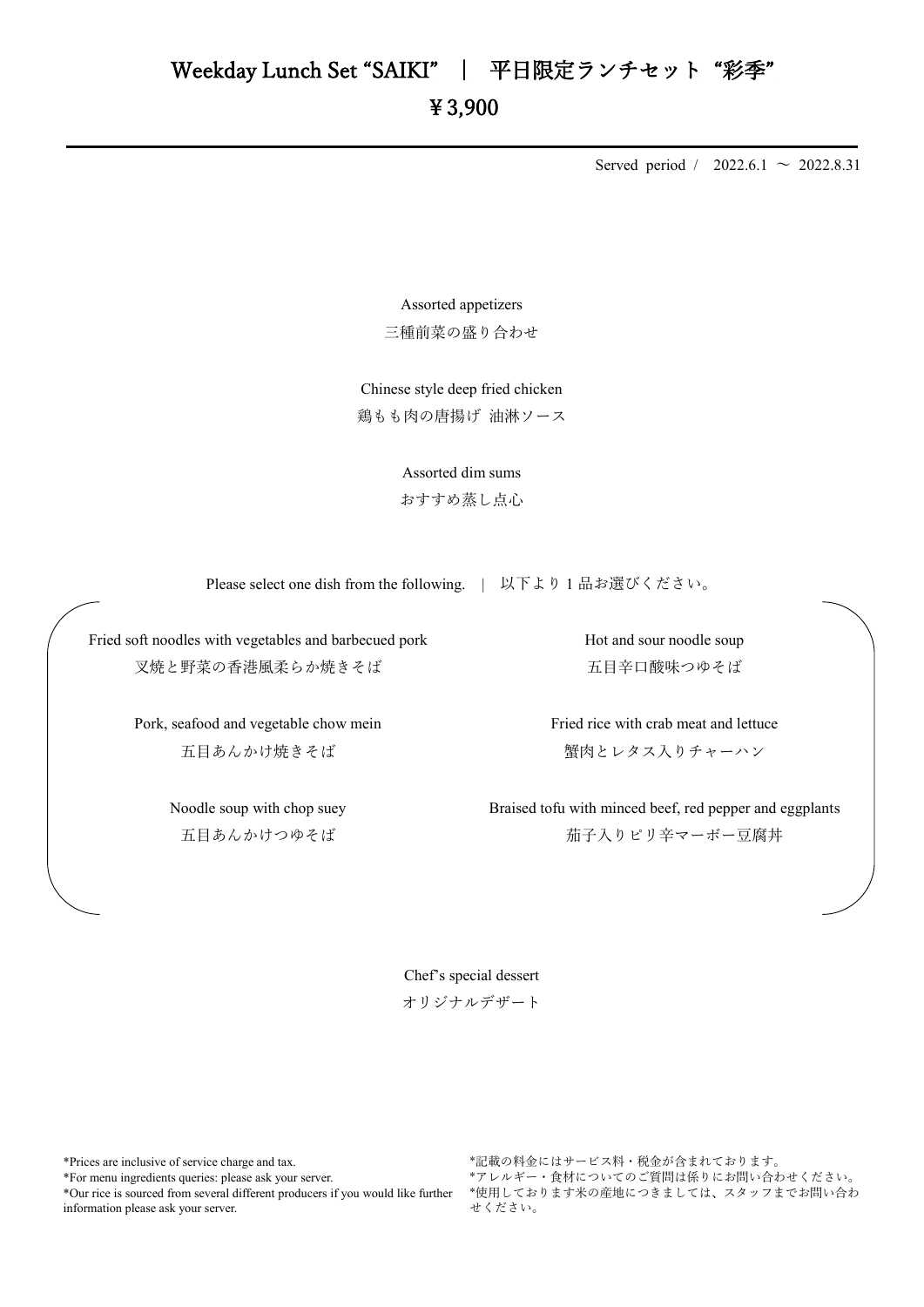Served period / 2022.6.1  $\sim$  2022.8.31

Assorted appetizers 前菜の盛り合わせ

Soup with seafood, wax gourd and safflower 海鮮と冬瓜の紅花の香りスープ 卵白仕立て

Sautéed shrimp, scallops and vegetables with spicy shrimp-miso 海老、帆立貝と野菜の炒め ピリ辛海老味噌風味

> Braised pork with Shanghai black vinegar sauce 柔らか豚肉の上海黒酢者込み

> > Assorted dim sums おすすめ蒸し点心

Fried rice with chicken, vegetables and black pepper 信玄どりと野菜のチャーハン 黒胡椒風味

OR | または

Noodle soup with barbecued pork and fine strips of green onion (+¥300) 細切り叉焼と白髪ねぎ和えつゆそば(+¥300)

> Chef's special dessert オリジナルデザート

## Karyu's own blend "Bihada Saicha"

ホテルオリジナルブレンドティー "美肌彩茶"

\*Prices are inclusive of service charge and tax.

\*For menu ingredients queries: please ask your server.

\*Our rice is sourced from several different producers if you would like further information please ask your server.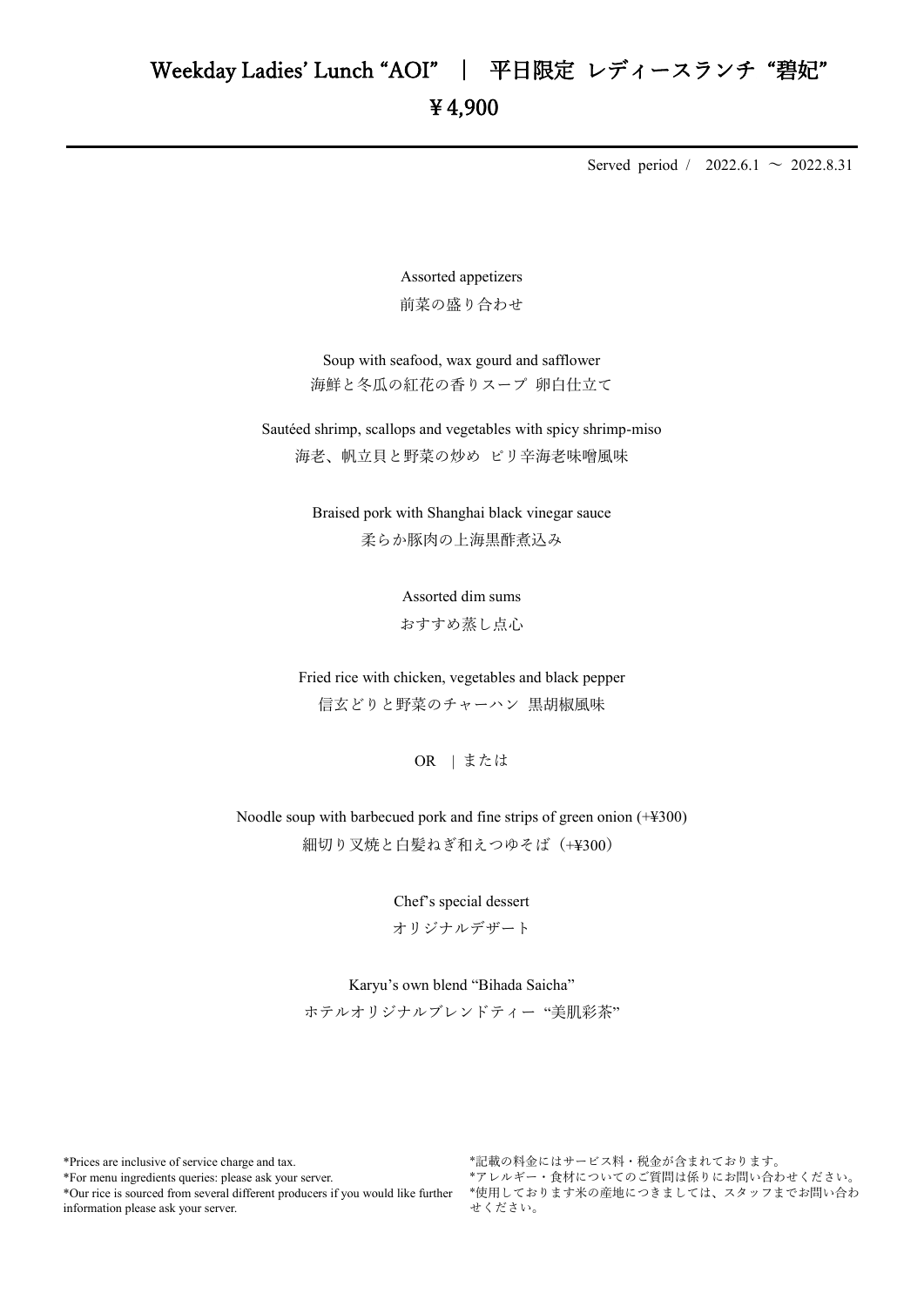## ¥6,900

Served period / 2022.6.1  $\sim$  2022.8.31

Assorted appetizers 前菜の盛り合わせ

Soup with crab meat, wax gourd and fish collagen 蟹肉と冬瓜、魚コラーゲンの蝦皇仕立てスープ

Sautéed shrimp, scallops, vegetables and fermented tofu 海老、帆立貝と野菜の腐乳炒め

Deep fried eggplant and crab claws wrapped in minced shrimp with black bean sauce 揚げ茄子と蟹爪の海老すり身巻き 黒豆ソース

Grilled beef, chicken and vegetables with tomato chili sauce 柔らか牛頬肉と信玄どり、野菜のオーブン焼き トマトチリソース

> Assorted dim sums 点心師のおすすめ蒸し点心

Garlic fried rice with beef and lettuce

牛肉とレタスのチャーハン ガーリック風味

OR | または

Chilled noodles with steamed chicken, vegetables and spicy sauce (+¥300)

冷やし翡翠麺 棒々鶏ソース(+¥300)

Chef's special dessert

オリジナルデザート

Karyu's own blend "Bihada Saicha"

ホテルオリジナルブレンドティー "美肌彩茶"

\*Prices are inclusive of service charge and tax.

\*For menu ingredients queries: please ask your server.

\*Our rice is sourced from several different producers if you would like further information please ask your server.

\*記載の料金にはサービス料・税金が含まれております。 \*アレルギー・食材についてのご質問は係りにお問い合わせください。 \*使用しております米の産地につきましては、スタッフまでお問い合わ せください。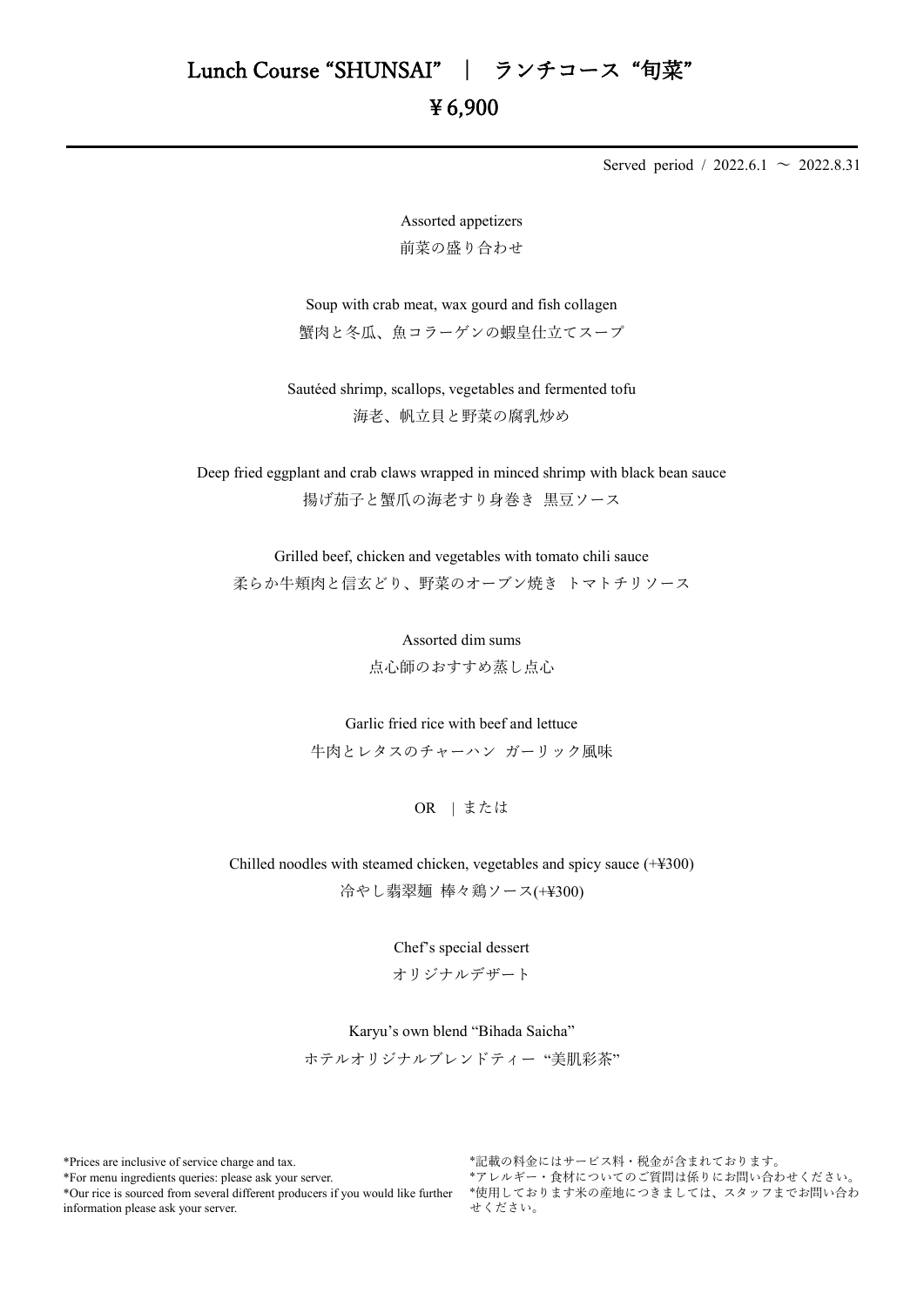Served period / 2022.6.1  $\sim$  2022.8.31

Assorted appetizers 前菜の盛り合わせ

Soup with crab meat, fish collagen and seaweed 蟹肉と魚コラーゲンの卵白仕立てスープ 青海苔風味

Sautéed prawns, scallop, bitter melon and celery with sesame 大海老、帆立貝、ゴーヤとセロリの炒め 胡麻風味

Stewed abalone and yuba roll with oyster sauce 柔らかあわび姿と湯葉捲きの煮込み オイスターソース風味

Sautéed beef and vegetables with Genghis Khan sauce (Japanese style barbecue sauce) 牛肉と五種野菜の炒め ジンギスカンソース

> Assorted dim sums 点心師のおすすめ蒸し点心

Garlic fried rice with chicken and corn 信玄どりとコーンのチャーハン ガーリック風味

OR | または

Chilled noodles with yuzu citrus and sesame soy sauce (+¥300) 冷やし翡翠麺 柚子胡麻醤油ソース(+¥300)

> Chef's special dessert オリジナルデザート

Karyu's own blend "Bihada Saicha"

ホテルオリジナルブレンドティー "美肌彩茶"

\*Prices are inclusive of service charge and tax.

\*For menu ingredients queries: please ask your server.

\*Our rice is sourced from several different producers if you would like further information please ask your server.